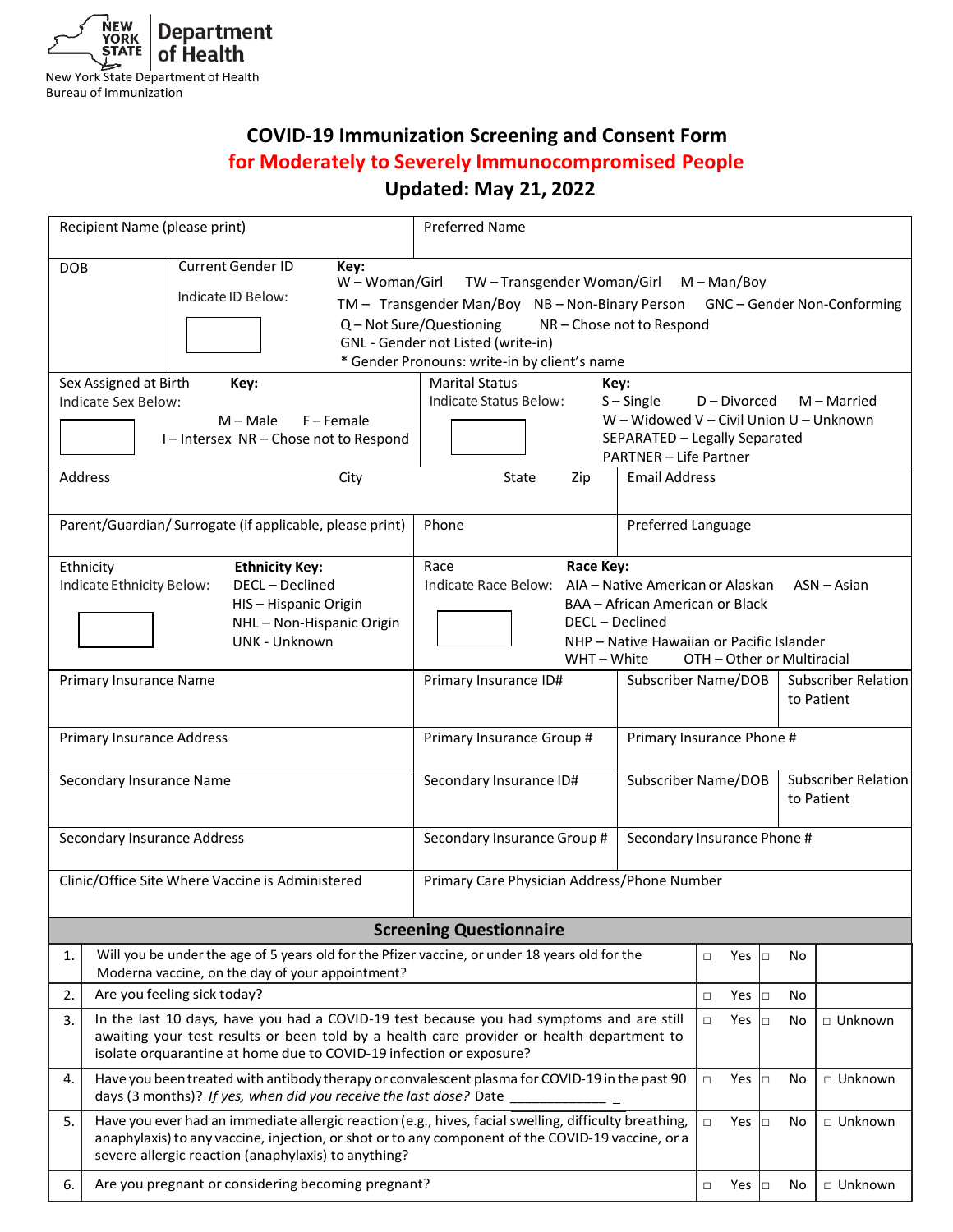| 7.      | Are you moderately or severely immunocompromised due to one or more of the medical<br>conditions or receipt of immunosuppressive medications or treatments listed below?                                                                                                                                                                                                                                                                                                                                                                                                                                                                                                                                                                                                                                                          |               |                              | $\Box$ | No               | Unknown<br>$\Box$        |
|---------|-----------------------------------------------------------------------------------------------------------------------------------------------------------------------------------------------------------------------------------------------------------------------------------------------------------------------------------------------------------------------------------------------------------------------------------------------------------------------------------------------------------------------------------------------------------------------------------------------------------------------------------------------------------------------------------------------------------------------------------------------------------------------------------------------------------------------------------|---------------|------------------------------|--------|------------------|--------------------------|
|         | 1) Active treatment for solid tumor and hematologic malignancies, 2) Receipt of solid-organ transplant<br>and taking immunosuppressive therapy, 3) Receipt of CAR-T-cell or hematopoietic stem cell transplant<br>(within 2 years of transplantation or taking immunosuppression therapy), 4) Moderate or severe<br>primary immunodeficiency (e.g., DiGeorge syndrome, Wiskott-Aldrich syndrome), 5) Advanced or<br>untreated HIV infection, 6) Active treatment with high-dose corticosteroids (i.e., 8805;20mg<br>prednisone or equivalent per day), alkylating agents, antimetabolites, transplant-related<br>immunosuppressive drugs, cancer chemotherapeutic agents classified as severely immunosuppressive,<br>tumor-necrosis (TNF) blockers, and other biologic agents that are immunosuppressive or<br>immunomodulatory. |               |                              |        |                  |                          |
| 8.      | Do you have a bleeding disorder, a history of blood clots or are you taking a blood thinner?                                                                                                                                                                                                                                                                                                                                                                                                                                                                                                                                                                                                                                                                                                                                      | $\Box$        | Yes                          | $\Box$ | <b>No</b>        | Unknown<br>$\Box$        |
| 9.      | Do you have a history of myocarditis (inflammation of the heart muscle) or pericarditis<br>(inflammation of the lining around the heart)?                                                                                                                                                                                                                                                                                                                                                                                                                                                                                                                                                                                                                                                                                         | $\Box$        | Yes                          | $\Box$ | No               | Unknown<br>$\Box$        |
| 10.     | Have you had Guillain-Barre Syndrome after receipt of the Janssen vaccine?                                                                                                                                                                                                                                                                                                                                                                                                                                                                                                                                                                                                                                                                                                                                                        | $\Box$        | <b>Yes</b>                   | $\Box$ | Nol <sub>□</sub> | Unknown                  |
| 11.     | Do you have a history of MIS-C or MIS-A (multisystem inflammatory syndrome in children or<br>multisystem inflammatory syndrome in adults)?                                                                                                                                                                                                                                                                                                                                                                                                                                                                                                                                                                                                                                                                                        | $\Box$        | Yes                          | $\Box$ | $No$ $\Box$      | Unknown                  |
| 12.     | Have you received 2 previous doses of the Pfizer or Moderna COVID-19 vaccine, and was your last<br>dose at least 28 days ago?                                                                                                                                                                                                                                                                                                                                                                                                                                                                                                                                                                                                                                                                                                     | $\Box$        | Yes<br>No<br>Date:<br>$\Box$ |        | (if applicable)  |                          |
| 13.     | Have you received a previous dose of the Janssen (Johnson & Johnson) COVID-19 vaccine at least<br>28 days ago?                                                                                                                                                                                                                                                                                                                                                                                                                                                                                                                                                                                                                                                                                                                    | $\Box$        | Yes                          | $\Box$ | No               |                          |
| $14*$   | Are you 5 years old or older and have received 3 doses of the Pfizer or Moderna COVID-19 vaccine,<br>and was your last dose at least 3 months ago?                                                                                                                                                                                                                                                                                                                                                                                                                                                                                                                                                                                                                                                                                | $\Box$        | Yes I                        |        | $\Box$ No        | Date:                    |
| $15*$   | Have you received 2 doses of a Janssen (Johnson & Johnson) COVID-19 vaccine, or one dose of<br>Janssen (Johnson & Johnson) followed by an mRNA vaccine (Pfizer or Moderna), and was your last                                                                                                                                                                                                                                                                                                                                                                                                                                                                                                                                                                                                                                     | Yes<br>$\Box$ |                              |        | $\Box$ No        | (if applicable)<br>Date: |
| $16***$ | dose at least 2 months ago?                                                                                                                                                                                                                                                                                                                                                                                                                                                                                                                                                                                                                                                                                                                                                                                                       |               |                              |        |                  | (if applicable)          |
|         | Are you 12 years old or older and have received 4 doses of the Pfizer or Moderna COVID-19<br>vaccine, and was your last dose at least 4 months ago?                                                                                                                                                                                                                                                                                                                                                                                                                                                                                                                                                                                                                                                                               | $\Box$        | Yes I                        | $\Box$ | No               | Date:<br>(if applicable) |
| $17***$ | Have you received any combination of Janssen (Johnson & Johnson) COVID-19 vaccine and mRNA<br>vaccine (Pfizer or Moderna) totaling 3 doses, and was the last dose at least 4 months ago?                                                                                                                                                                                                                                                                                                                                                                                                                                                                                                                                                                                                                                          | $\Box$        | Yes                          | $\Box$ | No               | Date:<br>If applicable)  |
| 18.     | Have you received a previous dose or doses of a non-FDA authorized or approved COVID-19<br>vaccine (AstraZeneca - VAXZEVRIA, Sinovac - CORONAVAC, Serum Institute of India -                                                                                                                                                                                                                                                                                                                                                                                                                                                                                                                                                                                                                                                      | $\Box$        | Yes                          | $\Box$ | No               | Date(s):                 |
|         | COVISHIELD, Sinopharm/BIBP, COVAXIN, Novavax - Covovax, Nuvaxovid, or CanSino Biologics<br>- Convidecia)? <sup>1</sup>                                                                                                                                                                                                                                                                                                                                                                                                                                                                                                                                                                                                                                                                                                            |               |                              |        |                  | (if applicable)          |

<sup>1</sup> As set forth in [CDC's Emergency Use Instructions \(EUI\)](https://www.cdc.gov/vaccines/covid-19/eui/index.html) "a non-FDA authorized or approved COVID-19 vaccine includes such vaccines "listed for emergency use by the World Health Organization, or is included in CDC's Technical Instructions for Implementing Presidential Proclamation Advancing Safe Resumption of Global Travel During the COVID-19 Pandemic and CDC's Order, or that is a non-placebo part of a clinical trial within or outside the United States that is a WHO-EUL COVID-19 vaccine or a vaccine that is not listed for emergency use by WHO but for which a U.S. data and safety monitoring board or equivalent has independently confirmed efficacy in the United States (hereinafter 'non-FDA authorized or approved COVID-19 vaccines')."

#### **\*Questions 14, 15, and 16 pertain to the first booster dose eligibility.**

**\*\*Questions 17 and 18 pertain to the second booster dose eligibility.**

#### **EmergencyUse Authorization**

The FDA has made the COVID-19 vaccine available under an emergency use authorization (EUA). The EUA is used when circumstances exist to justify the emergency use of drugs and biological products during an emergency, such as the COVID-19 pandemic. This vaccine has not undergone the same type of review as an FDA-approved or cleared product. However, the FDA's decision to make the vaccine available is based on the totality of scientific evidence available, showing that known and potential benefits of the vaccine outweigh the known and potential risks. Please note: FDA approved the Pfizer-BioNTech COVID-19 vaccine as a two-dose series in individuals 16 years of age and older. The vaccine continues to be available under an EUA for certain populations, including for those individuals 5 through 15 years of age and for the administration of a third dose in the populations set forth in the consent section below.

## **Emergency Use Instruction**

Emergency Use Instructions (EUIs) are issued by the CDC to provide information about emergency use of FDA-approved medical products that may not be included in or differ in some way from the information provided in the FDA-approved labeling (package insert). The COVID-19 vaccine by Pfizer-BioNTech is an FDA-approved COVID-19 vaccine (brand name Comirnaty, mRNA) to prevent COVID-19 in persons 16 years of age and older. CDC is issuing EUI to provide information about use of this vaccine as an additional primary dose in certain immunocompromised persons (12 years of age and older) and a booster dose in certain adults (18 years of age and older) who received certain **non-FDA authorized or approved COVID-19 vaccine** (e.g., certain vaccines available outside of the United States or from clinical trial participation).